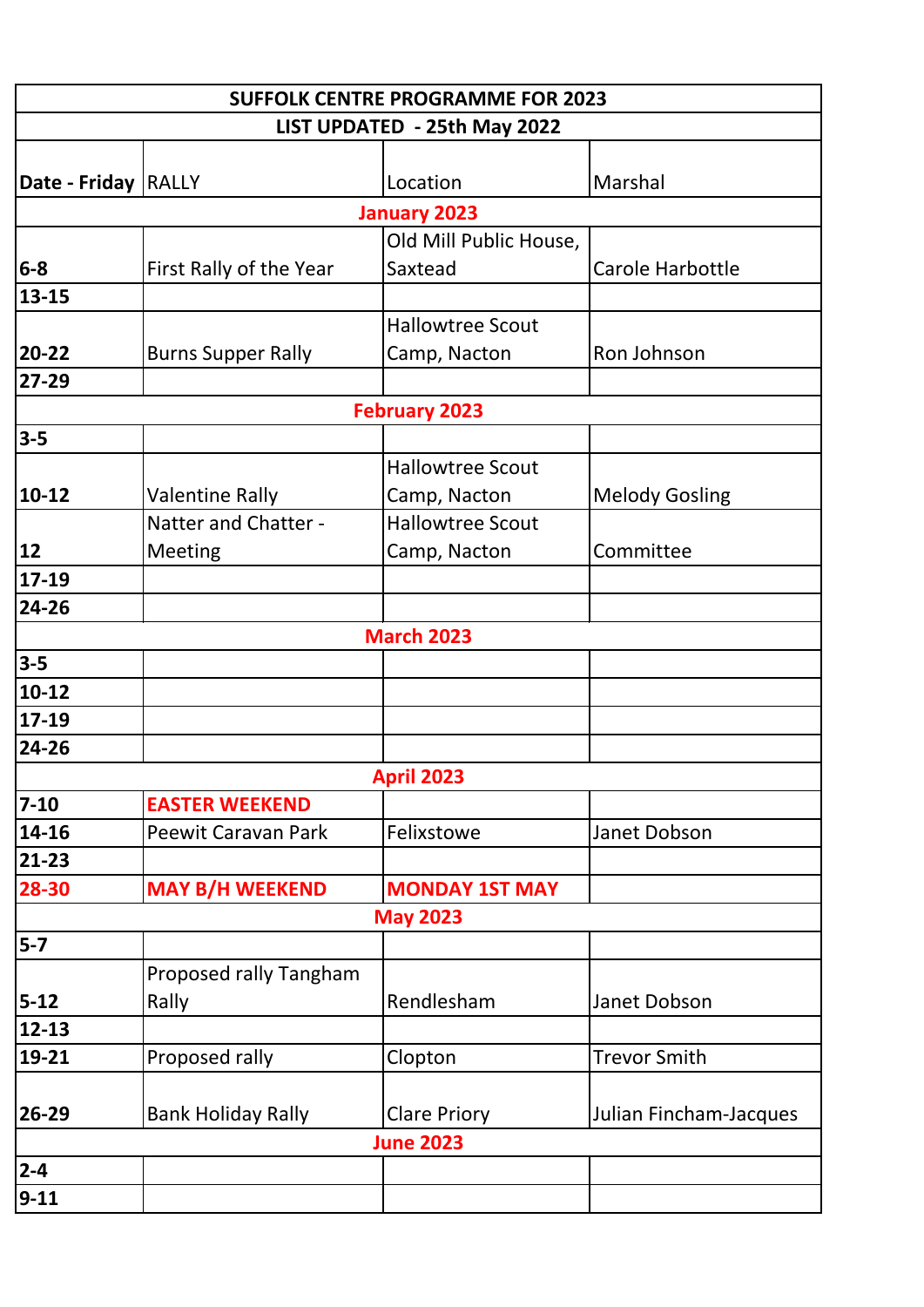| Date - Friday RALLY  |                               | Location                  | Marshal                |  |  |
|----------------------|-------------------------------|---------------------------|------------------------|--|--|
|                      |                               |                           | Sheena & Michael       |  |  |
| 12-24                | <b>Proposed Holiday Rally</b> | France - venue tba        | McCartney              |  |  |
| 16-18                |                               |                           |                        |  |  |
| 23-25                |                               |                           |                        |  |  |
| <b>July 2023</b>     |                               |                           |                        |  |  |
| $7-9$                |                               |                           |                        |  |  |
| 14-16                |                               |                           |                        |  |  |
| 21-23                |                               |                           |                        |  |  |
|                      |                               | <b>Thorpeness Cricket</b> |                        |  |  |
| 28-31                | Long weekend rally            | Ground, (Meare)           | Julian Fincham-Jacques |  |  |
| <b>August 2023</b>   |                               |                           |                        |  |  |
| $3-6$                | <b>Proposed Rally</b>         | Newmarket                 | <b>Tony Reed</b>       |  |  |
| $11 - 13$            |                               |                           |                        |  |  |
| 18-20                |                               |                           |                        |  |  |
|                      |                               |                           |                        |  |  |
| 25-27                | <b>AUGUST B/H WEEKEND</b>     | <b>MONDAY 28 AUGUST</b>   |                        |  |  |
|                      |                               | <b>September 2023</b>     |                        |  |  |
|                      |                               |                           |                        |  |  |
| $1-3$                |                               |                           |                        |  |  |
| $8 - 10$             |                               |                           |                        |  |  |
| $15 - 17$            |                               |                           |                        |  |  |
| 22-24                | Tangham                       | Rendlesham                | <b>Tony Reed</b>       |  |  |
|                      |                               |                           |                        |  |  |
| 29-1 October         |                               |                           |                        |  |  |
| <b>October 2023</b>  |                               |                           |                        |  |  |
| $6-8$                |                               |                           |                        |  |  |
| 13-15                | Possible AGM weekend          |                           |                        |  |  |
| 20-22                | Possible AGM Weekend          |                           |                        |  |  |
| 27-29                |                               |                           |                        |  |  |
| <b>November 2023</b> |                               |                           |                        |  |  |
| $3-5$                |                               |                           |                        |  |  |
| $10 - 12$            |                               |                           |                        |  |  |
| 17-19                |                               |                           |                        |  |  |
| 24-26                |                               |                           |                        |  |  |
| <b>December 2023</b> |                               |                           |                        |  |  |
| $1 - 3$              |                               |                           |                        |  |  |
|                      |                               |                           |                        |  |  |